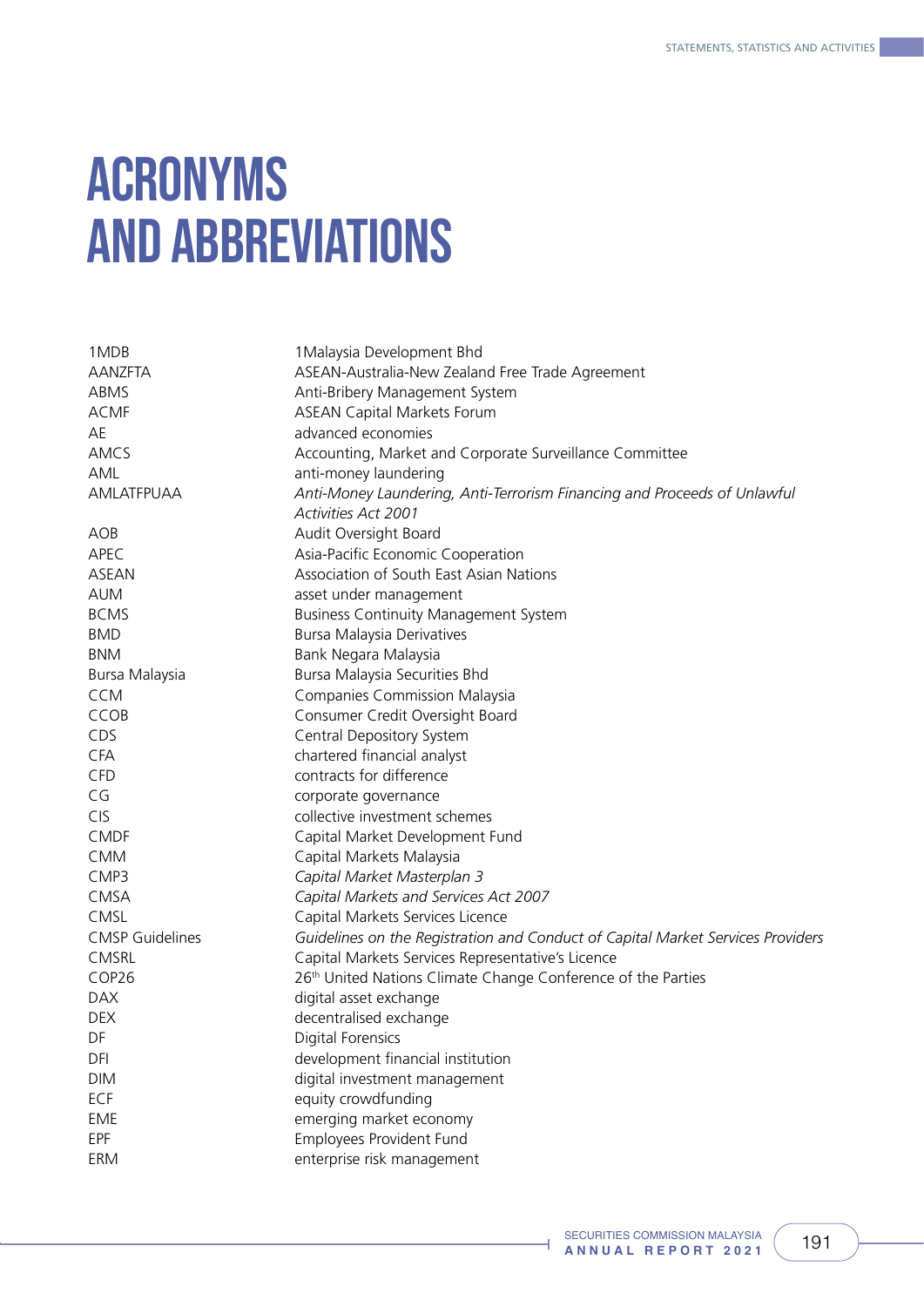| <b>ERMC</b>           | Executive Risk Management Committee                  |
|-----------------------|------------------------------------------------------|
| ESG                   | environmental, social and governance                 |
| <b>ETF</b>            | exchange-traded fund                                 |
| <b>FEN</b>            | <b>Financial Education Network</b>                   |
| <b>FEPO</b>           | Crude Palm Oil Futures                               |
| FI.                   | financial institution                                |
| <b>FIKRA</b>          | FIKRA Islamic Fintech Accelerator Programme          |
| <b>FIMM</b>           | Federation of Investment Managers Malaysia           |
| Fintech               | financial technology                                 |
| <b>FMC</b>            | fund management companies                            |
| <b>FMG</b>            | Malaysian government securities futures contract     |
| <b>FPKO</b>           | crude palm kernel oil futures                        |
| <b>FSI</b>            | <b>Financial Stress Index</b>                        |
| GDP                   | gross domestic product                               |
| <b>GLIC</b>           | government-linked investment companies               |
| <b>HNWE</b>           | high-net-worth entities                              |
| <b>HNWI</b>           | high-net-worth individuals                           |
| <b>ICDM</b>           | Institute of Corporate Directors Malaysia            |
| <b>ICM</b>            | Islamic capital market                               |
| <b>IEO</b>            | initial exchange offering                            |
| <b>IESBA</b>          | International Ethics Standards Board for Accountants |
| <b>IFRS</b>           | International Financial Reporting Standards          |
| IIC.                  | Institutional Investors Council                      |
| <b>INFE</b>           | International Network on Financial Education         |
| <b>INTAN</b>          | Institute of Public Administration                   |
| <b>IOSCO</b>          | International Organization of Securities Commissions |
| <b>IPO</b>            | initial public offering                              |
| <b>IWG</b>            | Industry Working Group                               |
| JAR                   | Anti-Corruption Committee                            |
| JC3                   | Joint Committee on Climate Change                    |
| Labuan FSA            | Labuan Financial Services Authority                  |
| <b>LOLA Framework</b> | Lodge and Launch Framework                           |
| MACC                  | Malaysian Anti-Corruption Commission                 |
| <b>MCCG</b>           | Malaysian Code on Corporate Governance               |
| <b>MCII</b>           | Malaysian Code for Institutional Investors           |
| <b>MCMC</b>           | Malaysian Communications and Multimedia Commission   |
| <b>MCO</b>            | movement control order                               |
| <b>MDEC</b>           | Malaysia Digital Economy Corporation                 |
| <b>MFPC</b>           | Malaysia Financial Planning Council                  |
| <b>MFRS</b>           | Malaysian Financial Reporting Standards              |
| <b>MGS</b>            | Malaysian government securities                      |
| <b>MGTC</b>           |                                                      |
| <b>MKN</b>            | Malaysian Green Technology and Climate Change Centre |
| MMoU                  | Malaysian National Security Council                  |
|                       | multilateral memorandum of understanding             |
| <b>MOF</b>            | Ministry of Finance                                  |
| MoU                   | memorandum of understanding                          |
| <b>MSME</b>           | micro, small and medium enterprise                   |
| MyCAC                 | Malaysian Climate Action Council                     |
| MyCIF                 | Malaysia Co-Investment Fund                          |
| <b>NACP</b>           | National Anti-Corruption Plan                        |